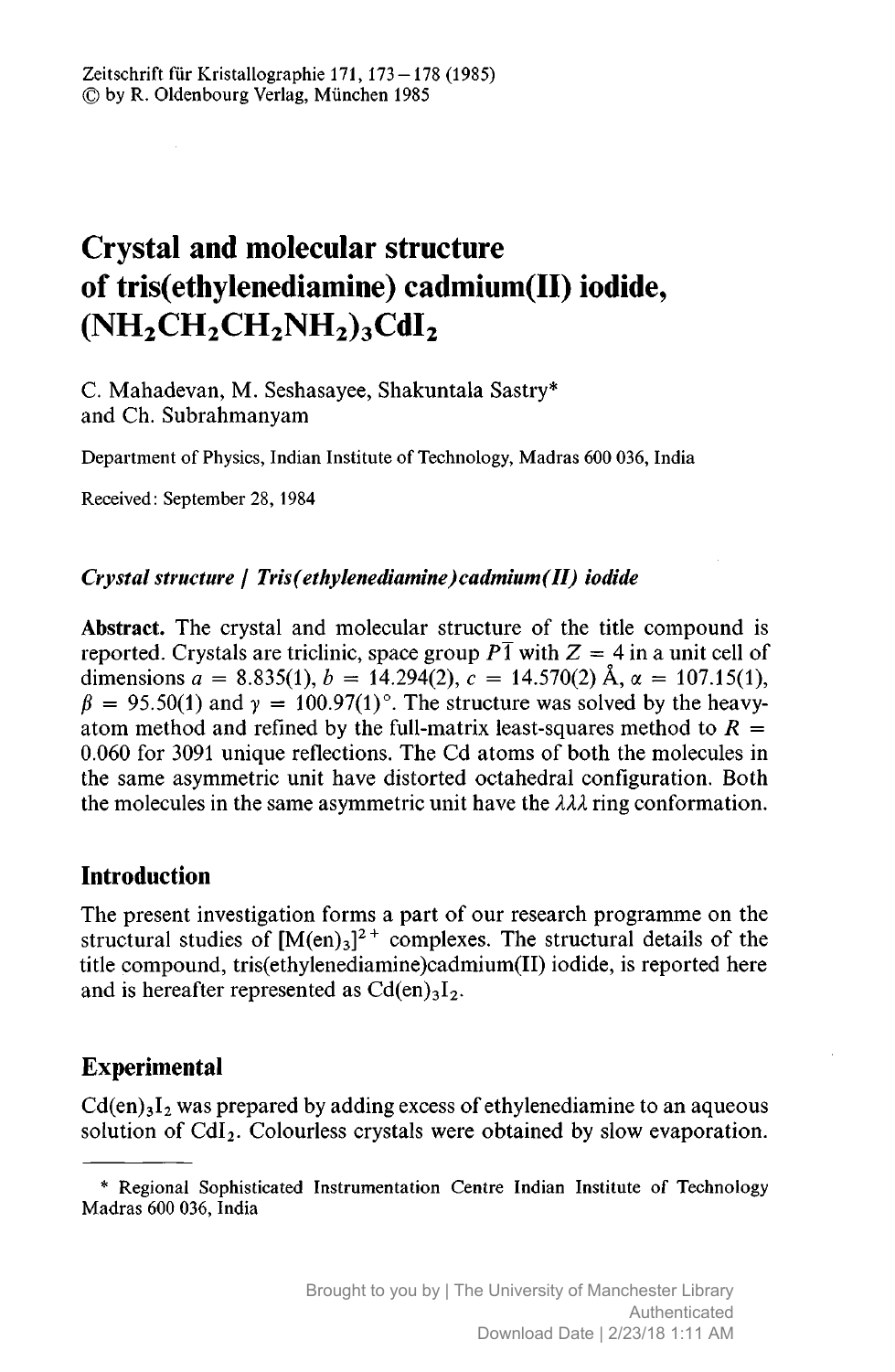The crystals acquire <sup>a</sup> white powdery surface on exposure to air. Density was measured by the method of floatation with  $\overline{CCL_4}$  and  $\overline{HBr_3}$  as lighter and denser media respectively. Unit cell parameters were obtained by leastsquares refinement of the  $\theta$  values of 25 high-angle reflections.

The crystal data are M = 546.51, triclinic, space group  $P\overline{1}$ ,  $a =$ 8.835(1), b = 14.294(2), c = 14.570(2) Å,  $\alpha = 107.15(1)$ ,  $\beta = 95.50(1)$ ,  $\gamma =$ 8.835(1), b = 14.294(2), c = 14.570(2) A,  $\alpha$  = 107.15(1),  $\beta$  = 95.50(1),  $\gamma$  = 100.97(1)°,  $V = 1703 \text{ Å}^3$ ,  $Z = 4$ ,  $D_m = 2.174 \text{ g cm}^{-3}$ ,  $D_c = 2.131 \text{ g cm}^{-3}$ , MoK $\alpha$ ,  $\mu = 4.564$  mm<sup>-1</sup> and  $F(000) = 1024$ .

A crystal of size  $0.2 \times 0.375 \times 0.325$  mm was chosen for study sealed in <sup>a</sup> Lindemann tube, and three-dimensional intensity data were collected at room temperature (21 ° C) on an Enraf-Nonius single crystal CAD-4 diffractometer with graphite monochromated  $M \circ K \alpha$  radiation. The data were collected in the  $\omega/2 \theta$  scan mode at a variable scan speed with a maximum of 60 s per reflection. Standard reflections  $(1\overline{65})$  and  $(1\overline{66})$ showed no significant change. All reflections  $(h: -10 \text{ to } 10, k: -16 \text{ to } 16)$ , l: 0 to 16) in the range  $2^{\circ}$  < 2  $\theta$  < 48° were measured. 3091 unique reflections with  $I > 3 \sigma(I)$  were considered as observed.  $R_{int}$  from merging 265 equivalent reflections is 0.029. Calculation with measured density showed  $Z = 4$ . Since there are four molecular per unit cell, the space group was tentatively fixed as  $P\bar{1}$  which proved to be correct later. Intensities were corrected for Lorentz and polarization effects but not for absorption.

The structure was solved by the heavy-atom method and refined by the method of full-matrix least-squares minimizing  $\sum w (A F)^2$  with SHELX-76 (Sheldrick, 1976), initially with isotropic and then anisotropic thermal parameters for the non-hydrogen atoms. Refinement of <sup>271</sup> positional and thermal parameters (scale factor included) converged to  $R = 0.060$ . Few C and N atoms  $[N(3), N(4), C(3), C(4)$  and  $C(11)$ ] show higher thermal parameters (see Table 1). Since difference Fourier maps did not reveal additional peaks as evidence for these atoms occupying different sites with fractional occupancy factors during the structure analysis, large thermal factors may be due to the neglect of absorption correction to the intensity data. The final difference Fourier maps revealed the positions of only nine hydrogen atoms out of <sup>a</sup> total of fortyeight to be located. Since these H atoms did not converge to reasonable positions during refinement, they were fixed at the appeared positions and were given <sup>a</sup> temperature factor of  $0.05 \text{ Å}^2$ . Location of other hydrogens was not attempted. Maximum and average shift/e.s.d. are 1.05 and 0.116 respectively. Maximum height in final difference Fourier map is 1.26  $e^{\frac{3}{4} - 3}$  [1.07 Å away from Cd(1) atom]. A final  $R_w = 0.057$  with  $w = 1.00/[\sigma^2(F_0) + 0.0114|F_0|^2]$  was obtained.

The atomic scattering factors were taken from Cromer and Mann (1968) and the anomalous dispersion correction factors from Cromer and Liberman (1970).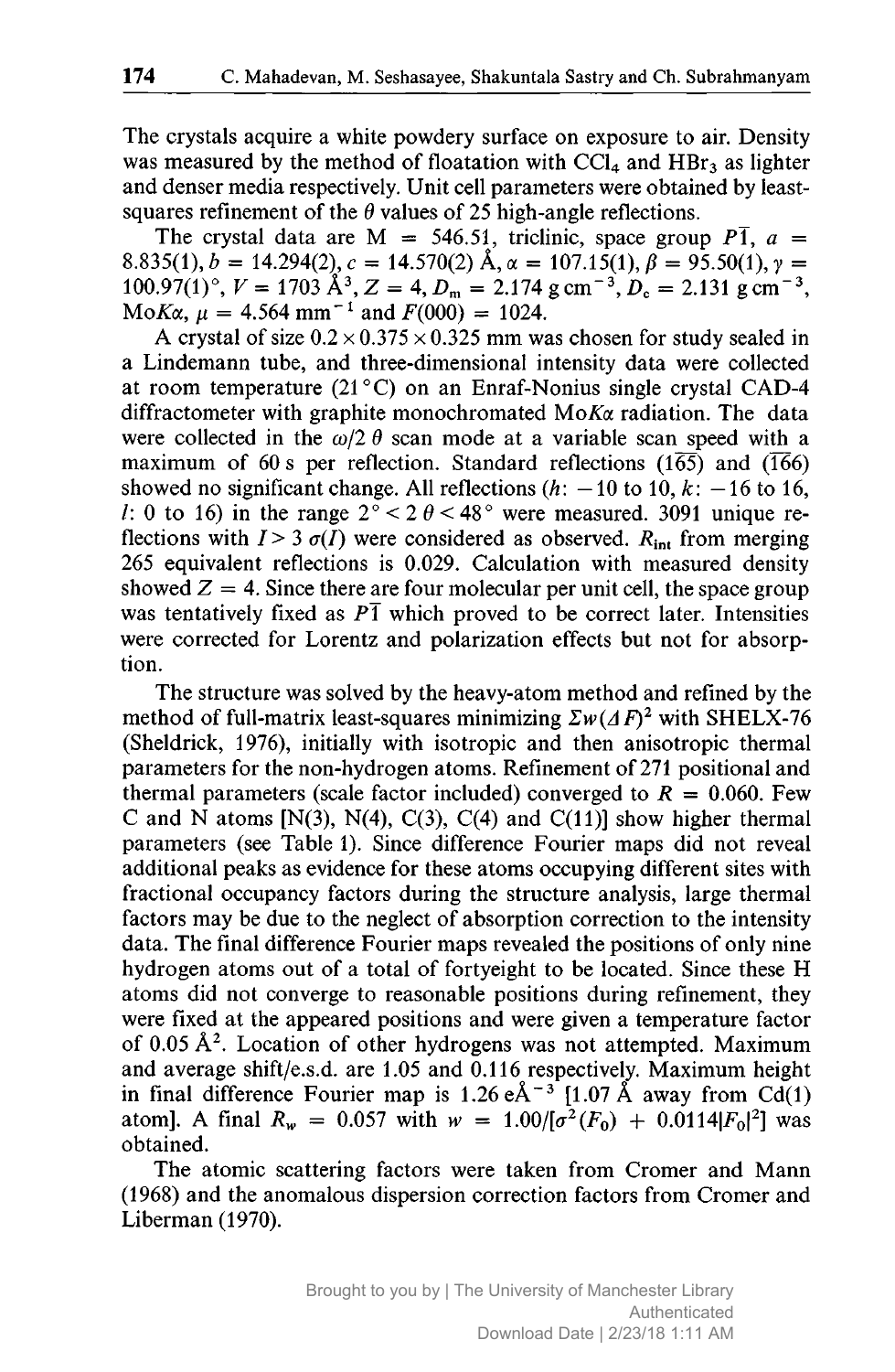| Atom  | x        | y        | z       | $U_{eq}$ $(\AA^2)^*$ |
|-------|----------|----------|---------|----------------------|
| I(1)  | 3084(2)  | 835(1)   | 726(1)  | 455(5)               |
| I(2)  | 6542(2)  | 3334(1)  | 5450(1) | 486(5)               |
| I(3)  | 1560(2)  | 580(1)   | 6663(1) | 495(6)               |
| I(4)  | 8114(2)  | 4483(1)  | 1479(1) | 461(6)               |
| Cd(1) | 11105(2) | 2898(1)  | 3470(1) | 359(5)               |
| N(1)  | 988(2)   | 142(1)   | 221(1)  | 46(7)                |
| N(2)  | 846(2)   | 304(1)   | 322(1)  | 46(7)                |
| N(3)  | 1207(5)  | 420(2)   | 497(2)  | 122(17)              |
| N(4)  | 1078(5)  | 213(2)   | 472(2)  | 126(14)              |
| N(5)  | 1180(2)  | 409(2)   | 265(1)  | 57(8)                |
| N(6)  | 1365(2)  | 275(2)   | 312(1)  | 51(7)                |
| C(1)  | 832(3)   | 155(2)   | 183(2)  | 57(10)               |
| C(2)  | 748(3)   | 200(2)   | 265(2)  | 54(9)                |
| C(3)  | 1190(5)  | 394(2)   | 579(2)  | 82(14)               |
| C(4)  | 1137(4)  | 282(2)   | 567(2)  | 86(13)               |
| C(5)  | 1320(5)  | 390(2)   | 218(2)  | 61(10)               |
| C(6)  | 1439(3)  | 374(2)   | 291(2)  | 71(12)               |
| Cd(2) | 7147(2)  | 1910(1)  | 8160(1) | 359(5)               |
| N(7)  | 913(2)   | 345(1)   | 893(1)  | 43(7)                |
| N(8)  | 923(2)   | 139(1)   | 888(1)  | 42(6)                |
| N(9)  | 583(2)   | 226(2)   | 950(1)  | 55(8)                |
| N(10) | 528(2)   | 280(2)   | 774(1)  | 52(7)                |
| N(11) | 782(2)   | 148(2)   | 660(1)  | 47(7)                |
| N(12) | 559(2)   | 25(1)    | 740(2)  | 57(8)                |
| C(7)  | 1061(3)  | 315(2)   | 922(2)  | 55(10)               |
| C(8)  | 1020(3)  | 228(2)   | 964(2)  | 51(9)                |
| C(9)  | 449(3)   | 274(2)   | 928(2)  | 59(10)               |
| C(10) | 495(3)   | 339(2)   | 869(2)  | 59(10)               |
| C(11) | 668(5)   | 58(4)    | 599(2)  | 127(21)              |
| C(12) | 629(4)   | $-21(2)$ | 653(2)  | 71(12)               |

**Table 1.** Final diffractional atomic coordinates ( $\times 10^4$  for I and Cd atoms and  $\times 10^3$  for others) and equivalent isotropic thermal parameters ( $\times 10^4$  for I and Cd atoms and  $\times 10^3$ for others) with estimated standard deviation in parentheses

 $\overline{U_{eq}} = \frac{1}{3} (U_{11} + U_{22} + U_{33} + U_{23} \cos \alpha + U_{13} \cos \beta + U_{12} \cos \gamma)$ 

Table 2. Fractional (fixed) H-atom position (revealed by the final difference Fourier maps) coordinates  $(\times 10^4)$ 

| Atom | bonded to | $\boldsymbol{x}$ | ν       | $\boldsymbol{z}$ |
|------|-----------|------------------|---------|------------------|
| H(1) | C(7)      | 11077            | 3824    | $-109$           |
| H(2) | C(10)     | 3981             | 3730    | 8548             |
| H(3) | N(12)     | 6078             | $-38$   | 7842             |
| H(4) | N(1)      | 9444             | $-1188$ | 8353             |
| H(5) | C(6)      | 4919             | $-3645$ | 6394             |
| H(6) | C(8)      | 9618             | 2393    | 10324            |
| H(7) | N(8)      | 9562             | 1011    | 8152             |
| H(8) | N(11)     | 9108             | 1389    | 6663             |
| H(9) | N(10)     | 5993             | 3135    | 7233             |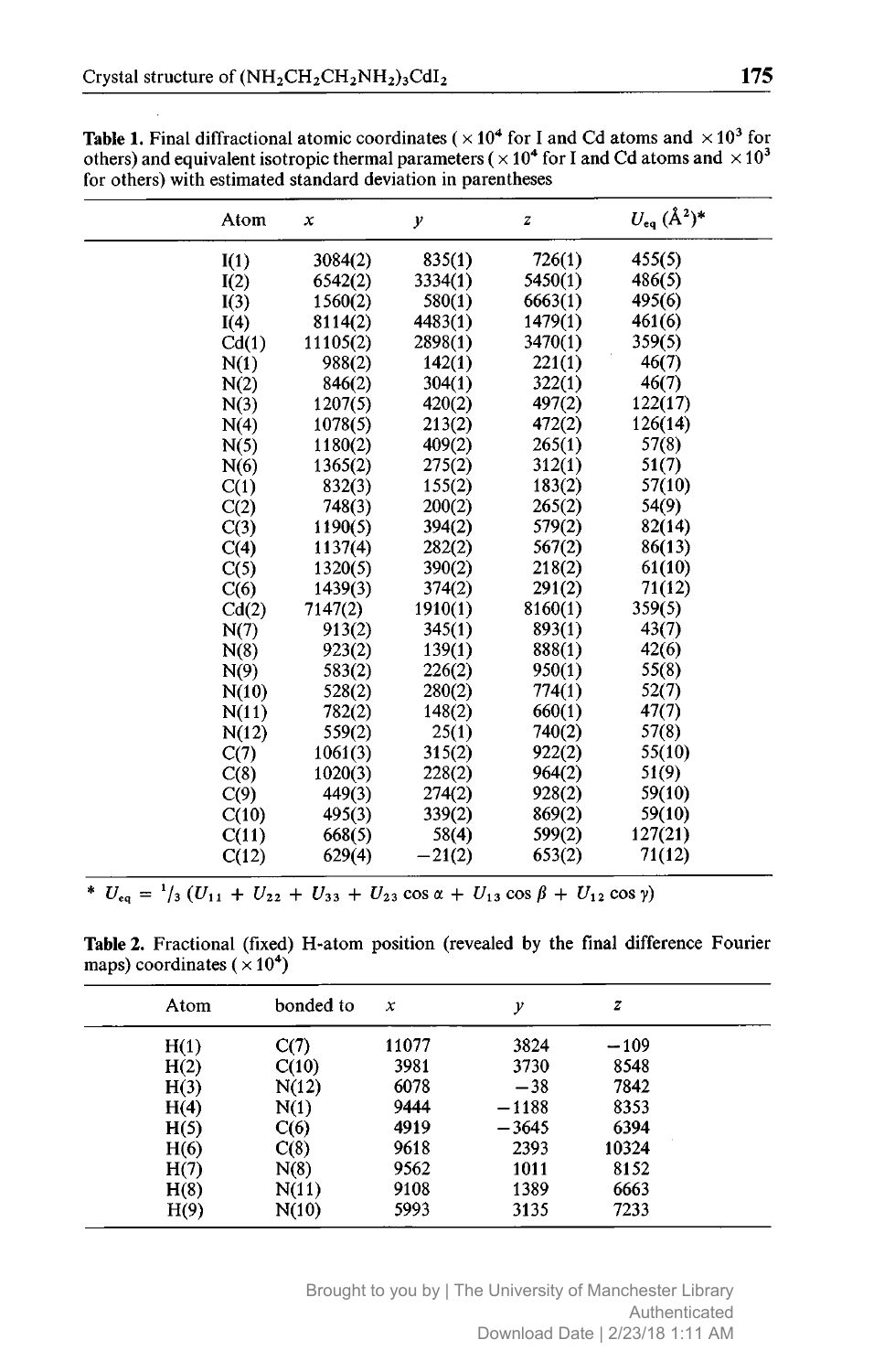

Fig. 1. Perspective view of  $[Cd(en)_3]^2$ <sup>+</sup> of molecule I

#### **Discussion**

The fractional atomic coordinates of the non-hydrogen atoms are listed in Table 1. Fractional coordinates (fixed) of the hydrogens (revealed by the final difference Fourier maps) are listed in Table 2. Tables of the relevant bond lengths, bond angles, and the anisotropic thermal parameters of the non-hydrogen atoms have been deposited<sup>1</sup>. ORTEP plots (Johnson, 1965) of  $Cd(en)_3$  of molecule I and molecule II are separately shown in Figures 1 and 2 respectively.

The Cd atoms,  $Cd(1)$  and  $Cd(2)$ , of molecule I and molecule II have distorted octahedral configuration. The C<sub>9</sub> $-$ N distances vary from 2.34(2) to 2.42(2) Å and the average value (2.38 Å) compares well with that found in Cd(en)<sub>3</sub>NO<sub>3</sub>)<sub>2</sub> [2.41(4) Å] (Mahadevan et al.).

The bite distances of the chelate rings are 2.92(3) Å  $[(N(1)...N(2)],$ . N(6)],  $2.95(3)$  Å  $2.85(3)$  Å  $[N(3), \ldots N(4)], \quad 2.92(3) \text{ Å} \quad [N(5), \ldots N(6)],$ 

 $<sup>1</sup>$  Additional material to this paper can be ordered from the Fachinformationszentrum</sup> Energie-Physik-Mathematik, D-7514 Eggenstein-Leopoldshafen 2, FRG. Please quote reference no. CSD 51308, the names of the authors and the title of the paper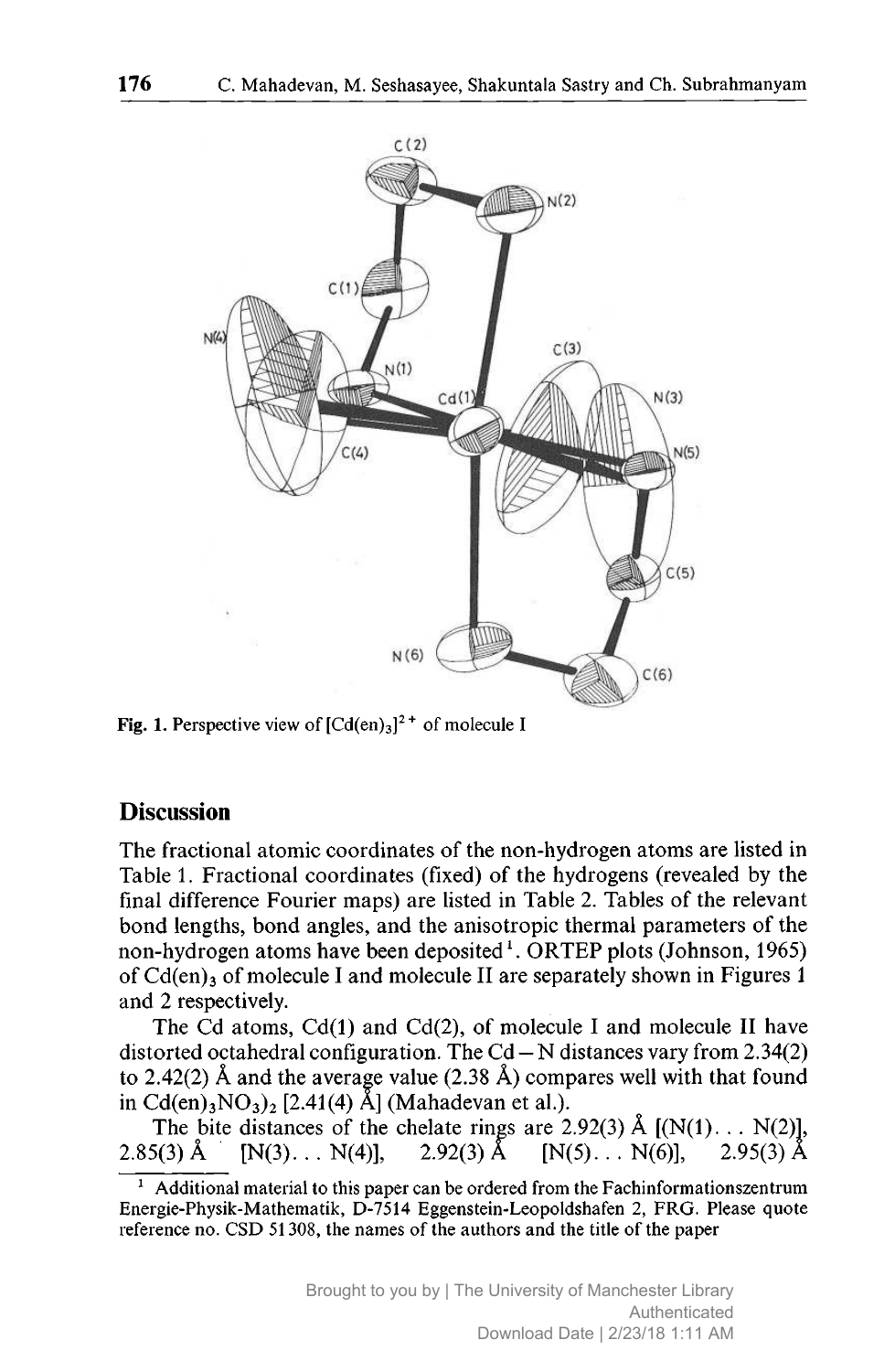

Fig. 2. Perspective view of  $[Cd(en)_3]^2$ <sup>+</sup> of molecule II

 $[N(7), \ldots N(8)], 2.91(3) \text{ Å}[N(9), \ldots N(10)] \text{ and } 2.95(3) \text{ Å}[N(11), \ldots N(12)].$ The bite angles  $N(1) - Cd(1) - N(2)$  [76.5(6)°],  $N(3) - Cd(1) - N(4)$ [73.8(8) $^{\circ}$ ], N(5)-Cd(1)-N(6) [75.7(8) $^{\circ}$ ], N(7)-Cd(2)-N(8) [75.8(8) $^{\circ}$ ],  $N(9) - Cd(2) - N(10)$  [75.6(7)<sup>o</sup>] and  $N(11) - Cd(2) - N(12)$  [77.3(7)<sup>o</sup>] deviate significantly from 90°.

The dihedral angles with respect to the N-C, C-C and C-N bonds<br> $\frac{1}{2}$  GM(x) since are  $\frac{4}{3}$  GM(x)  $\frac{4}{3}$  GM(x)  $\frac{4}{3}$  GM(x) of the five-membered Cd(en) rings are 46(2), 64(2), 46(2)° [for Cd(1) –  $N(1)-C(1)-C(2)-N(2)$  ring], 46(2), 65(2), 49(2)° [for Cd(1)-N(5)-C(5)-C(6)-N(6) ring], 41(2), 64(2), 50(2)° [for Cd(2)-N(7)-C(7)-C(8)-N(8) ring], 36(2), 63(2), 53(2)° [for Cd(2)-N(9)-C(9)-C(10)-N(10) ring] and 43(2), 62(3), 45(2)° [for Cd(2)-N(11)-C(11)-C(12)-(12) ring] which compare well with those found in similar  $[M(en)_3]^2$ <sup>+</sup> compounds. Consequently the configuration of these five five-membered Cd(en) rings can be assigned as gauche-gauche-gauche. The dihedral angles for the sixth ring  $\left[\text{Cd}(1) - \text{N}(3) - \text{C}(3) - \text{C}(4) - \text{N}(4)\right]$  are 10(3), 13(4),  $\frac{13(4)}{2(3)}$  which are significantly small and quite unusual showing nearly the  $8(3)$ ° which are significantly small and quite unusual showing nearly the